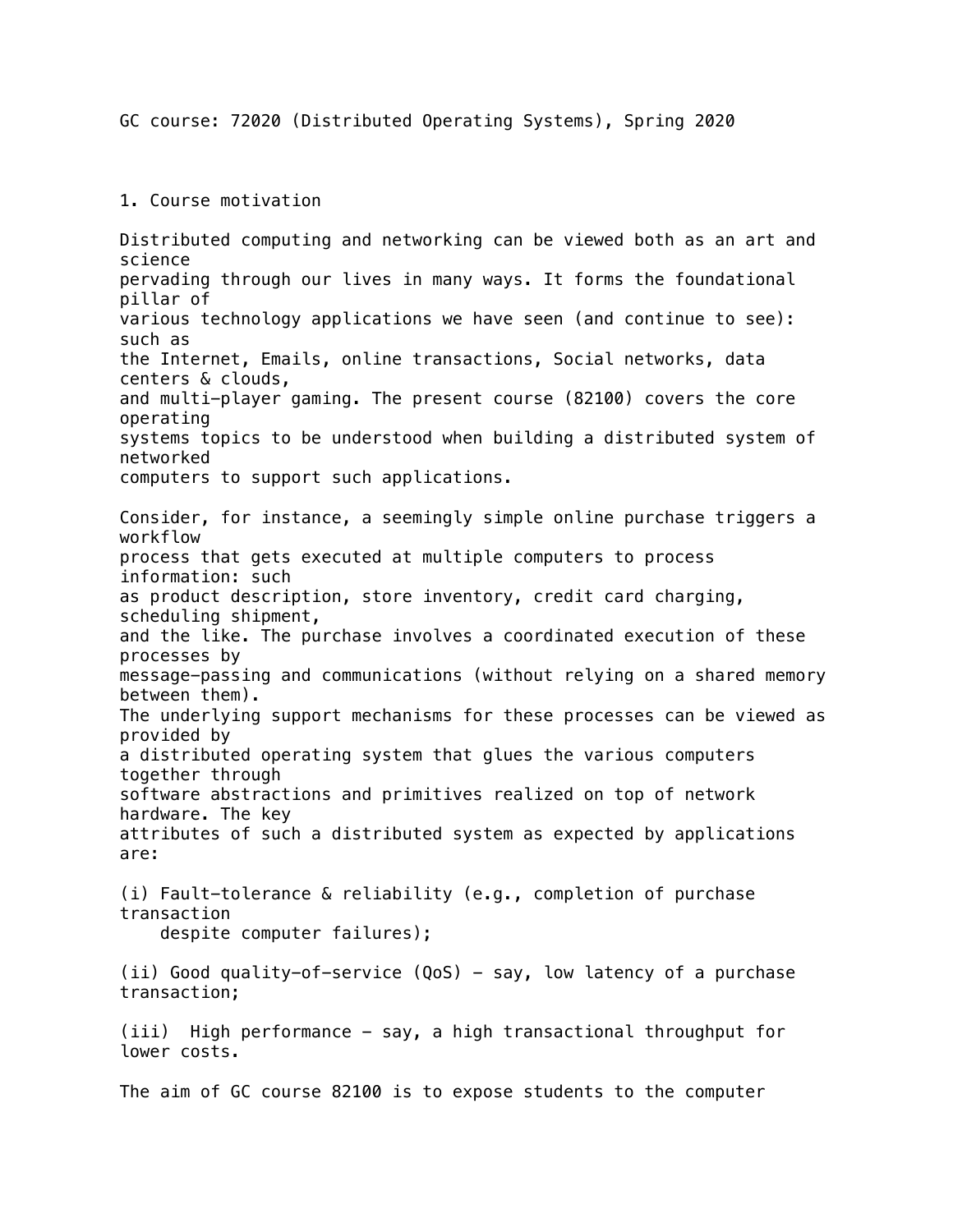science issues in the design of correctly functioning networked systems while meeting the attributes  $(i)-(iii)$ . The technical challenge is to meet this goal despite the absence of a physically shared memory between various sub-systems. 2. Course Synopsis We shall begin with two fundamental concepts: Lamport's notion of logical time and global snapshots of network state. We shall examine different communication models (synchronous, partially-synchronous and asynchronous), and how they impact the design of distributed algorithms. We shall cover primitives for broadcast and gossip based communications between a distributed system of nodes, and provide case studies of how they are employed in cloud servers and data centers today. The course will also cover replication methods to achieve fault-tolerance and assured QoS of systems, in the presence of malicious/benign errors randomly occurring at subsystem levels (e.g., majority voting among multiple components to make correct decisions in the presence of liars). Students will also be assigned a programming project that involves developing & testing a distributed algorithm on a network test-bed (under artificially injected failures).

3. Prior knowledge desirable

System programming on UNIX-like systems, JAVA and C-like languages, inter-process communications in operating systems, usage of networked systems.

4. Course Topics to be covered (total of 40 lecture hours: each hour is 50-mt session)

4.1 Introductory portion (2 hours)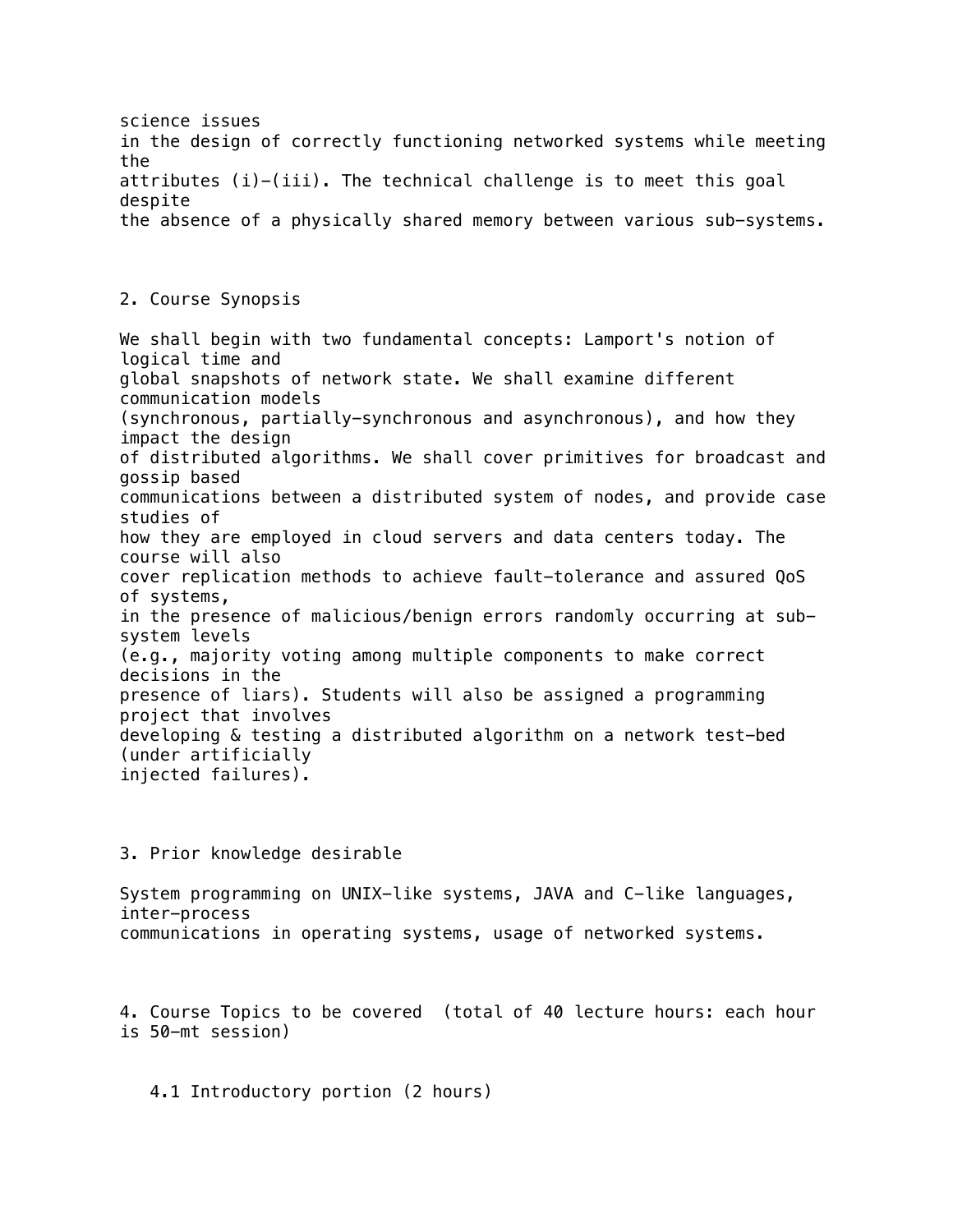Brief coverage of the basic computer network and distributed system concepts and terminologies

4.2 Distributed algorithm structure and design (10 hours)

 Failure models: crash failures, omission failures, byzantine failures;

 Programming level abstractions: fail-stop behaviors, failure detectors;

> Communication models: synchronous, partially synchronous, and asynchronous message-passing;

Causality tracking: logical clocks, vector clocks;

 Distributed global snapshots: Chandy-Lamportís algorithm; system monitoring; global predicates.

4.3 Distributed programming primitives (15 hours)

 Service-level specification & verification of networked systems;

Axioms of distributed consensus and agreement;

 Distributed coordination: consistency, dead-reckoning (e.g., multi-player games,

shared white-board, multi-robot teams);

Broadcast primitives: atomic, causal, and ordered multicasts.

4.4 Distributed system control techniques (8 hours)

 Replication and fault-tolerance; majority voting, primarybackup methods;

Rollback & replay algorithms and correctness conditions;

4.5 Case studies of distributed systems (5 hours)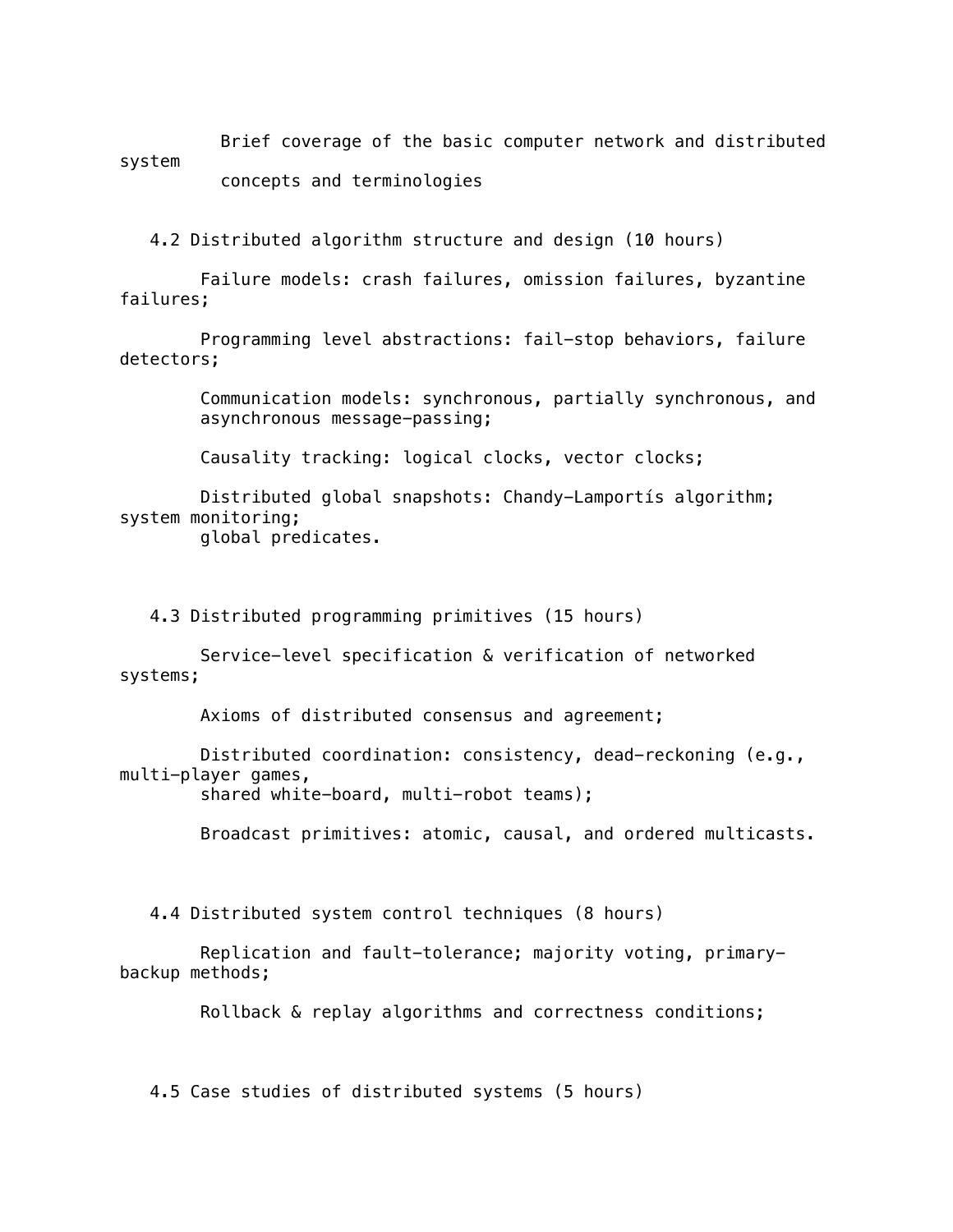DOD's Resilient Clouds (BBN-Raytheon), IBM Websphere, Cloud/ network auditing tools, HPOpenView based system management tools.

5. Grading

Programming project 35%, Midterm exam 25%, Final exam 40% (exams are take-home).

6. Reference materials

Distributed Systems: Sape Mullender, Addison-Wesley (ACM Press);

Distributed Operating Systems: M. Singhal, and N. Shivratri, McGraw-Hill Publ.

Conference proceedings on Network Management Systems, Real-time Systems,

Cloud Services and Computing, Monitoring and Debugging of Distributed Real-time Systems ó IEEE-CS and ACM publications.

Distributed Networks journals: IEEE Transactions on Network Services and management, IEEE/ACM Transactions on Networking, Springer journals on Clouds and Network Services

## 7. Instructor profile:

Kaliappa Ravindran is a Professor of Computer Science at the City College of CUNY and a doctoral faculty member at the CUNY Graduate Center. His research areas are in distributed computing over clouds, service-level network management, fault-tolerance & replication algorithms, autonomic networked systems, software-defined networks, and cyber-physical software systems. He has published over 150 papers under the broad umbrella of distributed computing and networking, keeping abreast with the technological and scientific advancements